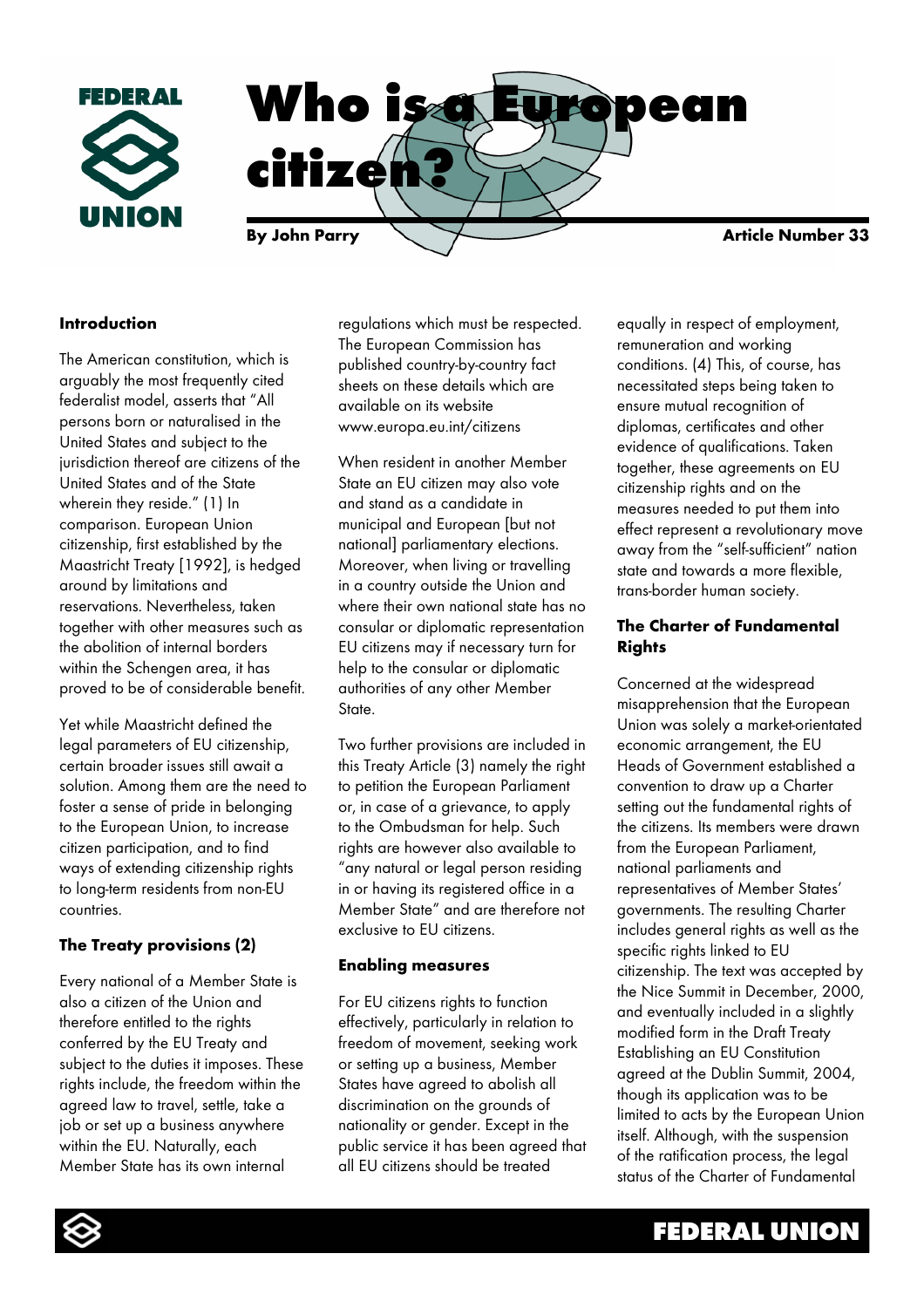

Rights remains uncertain, the European Court of Justice has nevertheless been known to use its provisions as guidelines in certain of its judgments.

## **Who is a national?**

At present, only nationals of Member States are EU citizens, and it is for each Member State itself to specify who its nationals may be. In the UK this has led to some anomalies. Under the British Nationality Act [1981] British nationals in international law are divided into several categories (5). Of these, only the first group - namely British citizens by birth or naturalisation - qualify for EU citizenship. Others such as Commonwealth citizens resident in the UK are excluded, although they have the right to vote or stand as a candidate in all UK internal elections. Theoretically one could even visualise a situation in which a Commonwealth citizen might represent the UK in the Council of Ministers and yet not be an EU citizen.

## **Third country nationals**

Across the EU are several million long-term, legal residents who are not nationals of a Member State and therefore not entitled to EU citizenship. These "3rd country nationals" make a valuable contribution to the economies, and often to the cultural life, of the countries in which they reside, yet they are excluded from EU citizenship rights. Some become naturalised but this is not always possible, either for personal reasons such as family ties or the loss of inheritance rights in their country of origin (6), or because of restrictive naturalisation laws in the countries where they live.

Certain pressure groups, arguing that EU citizenship is an entitlement to rights and not a nationality, propose that it should be made possible to acquire these rights without going along the naturalisation route. During the Constitutional Convention's debates, for example, an amendment was tabled to the effect that "Any person. . . . who has been legally resident within the territory of the European Union for a period of five years shall be a citizen of the European Union." (7) But this was not carried. Nevertheless, the question remains on the agenda. The Tampere summit's conclusions, for example, contain the statement "A person who has resided legally in a Member State for a period of time to be determined, and who holds a long-tern residence permit, should be granted in that Member State a set of uniform rights which are as near as possible to those enjoyed by EU citizens." (8) By so firmly making it a national rather than an EU competence, this side-steps the issue.

Since then, travel restrictions in the Schengen area have been very slightly eased for 3rd country nationals legally resident in an EU Member State but this move in no way matches the corresponding rights of EU citizens; nor, in the present political climate, is any further progress likely (9).

## **Participation**

A citizen, according to the Oxford Shorter Dictionary, is "a person, native or naturalised, who has the privilege of voting for public offices and is entitled to protection in the exercise of private rights." The holders of public office most obviously elected by the citizens are of course the members of the European Parliament. Their task is to represent the citizens' interests in budgetary questions, in holding the Commission to account, and in legislation, particularly in those areas decided by co-decision between themselves and the Council of Ministers. They also have the power to give, or withhold, their assent to the candidate selected by the Council to be Commission President. But it must be noted that while the Parliament collectively reflects the will of the people as expressed in the European parliamentary elections the same is not true of the Commission whose members are de facto selected by Member States' governments.

In drawing up draft legislation the Commission has usually consulted the industries and interest groups likely to be affected, as well as the Economic and Social Council. and the Committee of the Regions. We are now also witnessing a growth in the importance of the voluntary sector, the so-called civil society—that multitude of citizens' interest groups whose aim is to influence policy by bringing pressure to bear on governments, parliamentarians and the Commission. These represent the citizens' best chance of helping to shape legislation and initiating action on the issues which concern them most.

## **Identifying with the Union**

The Parliament and Commission in particular have become increasingly aware of the gap between citizens and the institutions set up to serve them. Europeans may carry EUformat passports, freely cross internal borders within the Schengen area from Calais to Brindisi, using a unified currency to buy food and petrol, and yet only too often they still view the European Union with